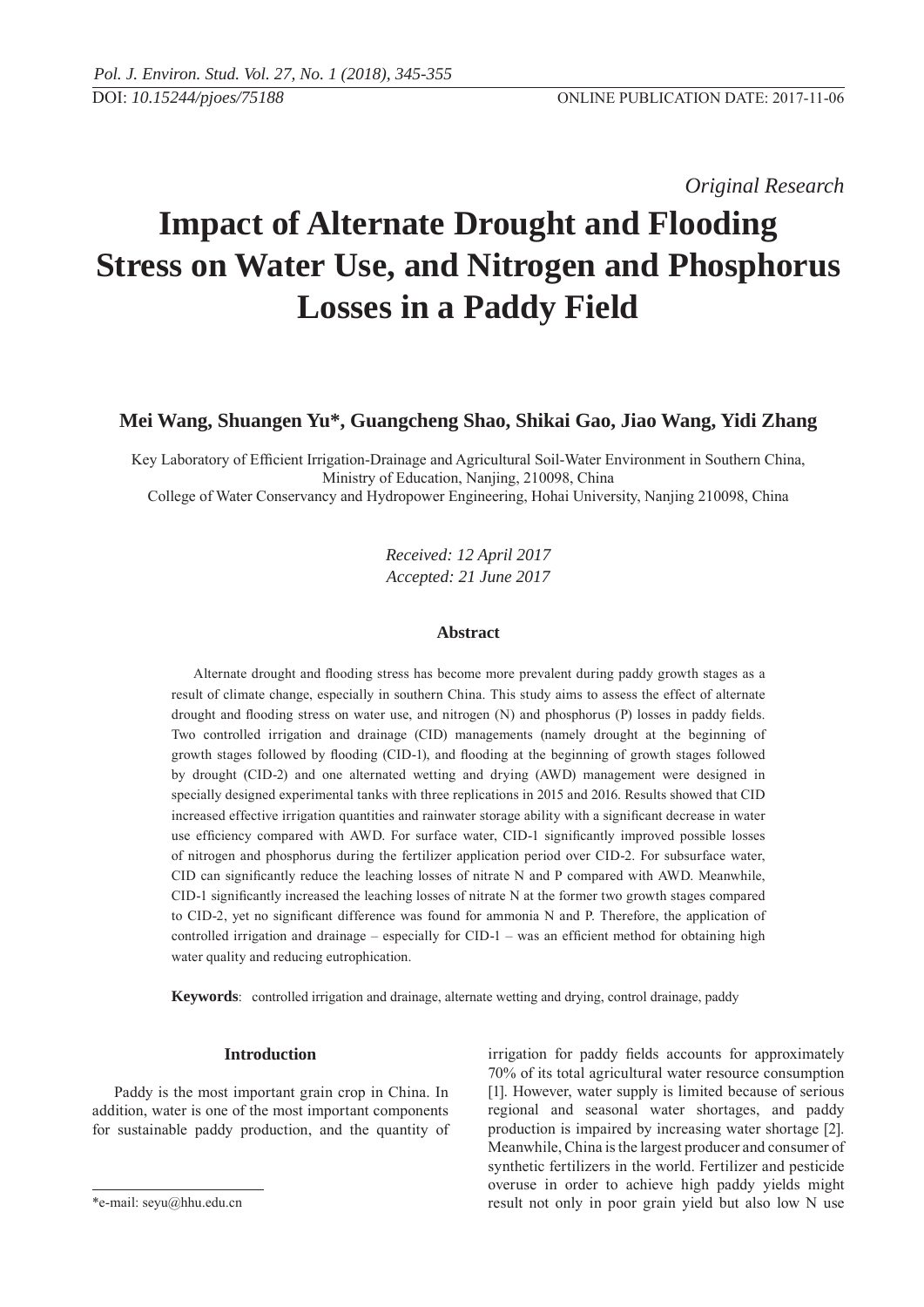efficiency, massive N losses, and environmental pollution [3-4]. Nitrogen and phosphorus losses are determined by the concentration and the runoff volume, yet when the amounts of N and P in topsoil are small, their losses mostly depend on the volume of runoff [5]. Moreover, irrational surface and subsurface drainage by farmers can enhance the loss of water, which leads to serious N and P losses [6]. Therefore, several water-saving irrigation technologies and control drainage practices have been developed to solve water shortage and water environment deterioration.

The most typical water-saving irrigation technology is alternate wetting and drying (AWD), in which paddy soil is treated with alternating periods of wet or dry and standing water [7-8]. AWD irrigation can reduce unproductive losses of water due to lower percolation and evaporation. Previous studies have shown that AWD can reduce the N and P leaching by significantly cutting the volume of percolating water compared with conventional flooding irrigation [9-10]. Controlled drainage can control the groundwater table effectively via the installation of a subsurface drain. This method is widely employed in northeastern Italy, southwestern Japan, and southern Sweden [11-13]. Controlled drainage not only can improve water use by regulating the water table reasonably, but it promotes the absorption and utilization of N and P by controlling the retention times of stormwater in fields and drains [14, 15]. N and P concentrations were not significantly different between controlled drainage and conventional drainage, whereas N and P losses tend to be lower due to lower runoff volumes in control drainage [14, 15].

Recently, researchers implemented controlled irrigation and drainage (CID), which takes advantage of both AWD and control drainage. It has been a focus of agricultural water conservation and environmental study [16-17]. Peng et al. demonstrated that control of groundwater depth not only can significantly promote the efficient use of water and change the water demand regulation, but also can control and reduce N and P losses in surface and underground drain discharge from paddy fields [18]. Xiao et al. found that prolonging flood times under CID can significantly reduce ammonia  $N(NH<sub>4</sub><sup>+</sup>-N)$  and total P (TP) concentrations [19]. A field experiment conducted by Gheysari et al. showed that N uptake decreased and final soil N leaching increased for deficit irrigation management as compared to adequate irrigation management [20]. Most of the existing studies on water management in paddy fields are focused on the effect of single flooding or deficit water stress on N and P losses. Nevertheless, few studies have focused on the effect of alternate drought and flooding conditions on N and P losses and water systems. Under CID, paddy fields can store a higher water volume after a storm or irrigation and endure moisture deficit periods, which may form an alternate drought and flood conditions for plant growth. Alternate drought and flooding may become more prevalent at any paddy growth stage as a result of climate change, especially in southern China [21]. Paddy

is a semi-aquatic plant, thus we can take full advantage of the stress of drought and waterlogging on paddy to control stress. We previously reported the potential of CID at the single growth stage for the changes of N and P concentrations from rice paddies in Southern China [22]. In that study, the effect of CID at continuous growth stages of paddy was not deeply investigated. Therefore, the present study was designed to further explore the effect of alternate drought and flooding stress on water use, and N and P losses under CID in paddy fields at continuous growth stages. This can provide a series of research technical indicators on CID in paddy fields not only for improving water quality and maintaining high yield, but also for achieving comprehensive benefits from environmental and economic resources. Our study hypothesizes that tanks have the same seepage and percolation rates when a water table exists at the soil surface, and water table recession occurs evenly when floodwater recedes.

## **Materials and Methods**

## Experimental Site and the Soil Properties

Experiments were implemented in experimental tanks at the Key Laboratory of Efficient Irrigation-Drainage and Agricultural Soil-Water Environment in Southern China, Ministry of Education (31°57′N, 118°50′E, and 144 m above sea level), during the paddy growing season of 2015, and repeated in 2016. The study area has a subtropical humid monsoon climate with an average annual temperature of 15.4ºC, annual precipitation of 1,051 mm, annual evaporation of 900 mm, and a frostfree period of 220 days per year. The soil type of the experimental field is a typical permeable paddy soil formed on losses deposits with loamy clay. The soil (0-30 cm) in tanks with pH of 6.97 includes 2.19% of soil organic matter, 0.91 g/kg of total nitrogen, 27.65 mg/kg of available nitrogen, 0.32 g/kg of total phosphorus, and  $12.5 \text{ mg/kg}$  of available phosphorus. Nine fixed tanks 2 m wide, 2.5 m long, and 2 m high were needed, and the container was constructed from concrete block and sealed with waterproof paint. An integrated irrigation-drainage system was installed in the experimental field (Fig. 1). A mobile canopy is equipped on the ground, and remains closed during the rain period.

#### Plant Material and Agricultural Activities

Nangeng 9108 was used in the experimental tanks. For two years in a row, seedlings were raised in a seedbed on 13 May 2015 (15 May 2016) and then transplanted on 16 June 2015 (24 June 2016) at a hill spacing of  $0.2 \text{ m} \times 0.14 \text{ m}$ , with three seedlings per hill. The soil was soaked the day before transplanting and then flooded for about a week with a 20-30 mm water layer to promote good crop establishment. Weeds were controlled manually and pesticides were applied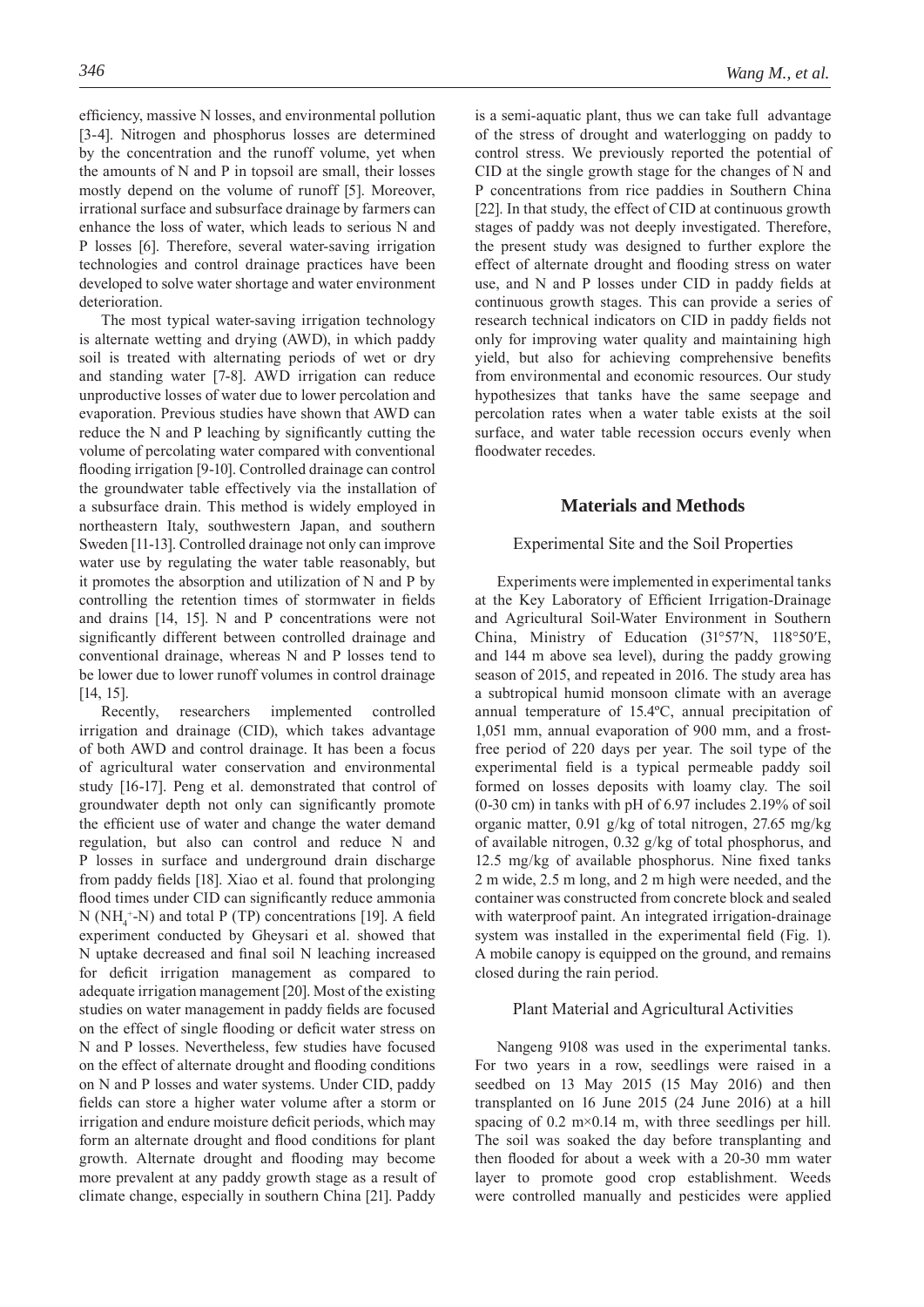

Fig. 1. a) Layout of the study area and experimental management. Water was supplied from an underground reservoir to every fixed tank plot through pipelines. b) Picture of underground gallery and drainage system. (c) Picture of fixed tank plot.

occasionally. The fertilizer activities used in this experiment were described in Table 1.

## Experimental Designs

We designed two controlled irrigation and drainage management systems: drought at the beginning of growth followed by flooding (CID-1), and flooding at the beginning of growth followed by drought (CID-2). Conventional AWD management was designed f or comparison. All treatments were set up in the experimental tanks with closed bottoms and kept to three replications. For the first 10 days after transplanting, shallow water (10-40 mm) was kept in both water regimes to facilitate seedling recovery and turning green.

Hereafter the CID and AWD were managed differently, as shown in Table 2.

## Sample Collection and Measurement

In this study we calculated the seasonal water use of paddy by the water balance principle as follows:

$$
ET_{t} = P_{t} + I_{t} - W_{t-1} + W_{t} - D_{t}
$$

…where *ET* is evapotranspiration (mm); *P* is precipitation (mm), recorded daily by an automatic weather station (ICT, Australia); *I* is irrigation water (mm), recorded by the integrated irrigation systems; *W* is water depth (measured by vertical rulers every morning at 09:00)

|  | Table 1. Date of fertilizer activities during the rice growing season. |  |  |  |
|--|------------------------------------------------------------------------|--|--|--|

| Activities           | Remarks                                                | Date    |          |  |
|----------------------|--------------------------------------------------------|---------|----------|--|
|                      |                                                        | 2015    | 2016     |  |
| Base fertilizer      | Compound fertilizer $(N.P,Q,K,O, 15:15:15, 900 kg/ha)$ | 13 June | 22 June  |  |
| Tillering fertilizer | Urea (nitrogen content of $46.4\%$ , 100 kg/ha)        | 28 June | 5 July   |  |
| Panicle fertilizer   | Urea (nitrogen content of $46.4\%$ , 50 kg/ha)         | 26 July | 3 August |  |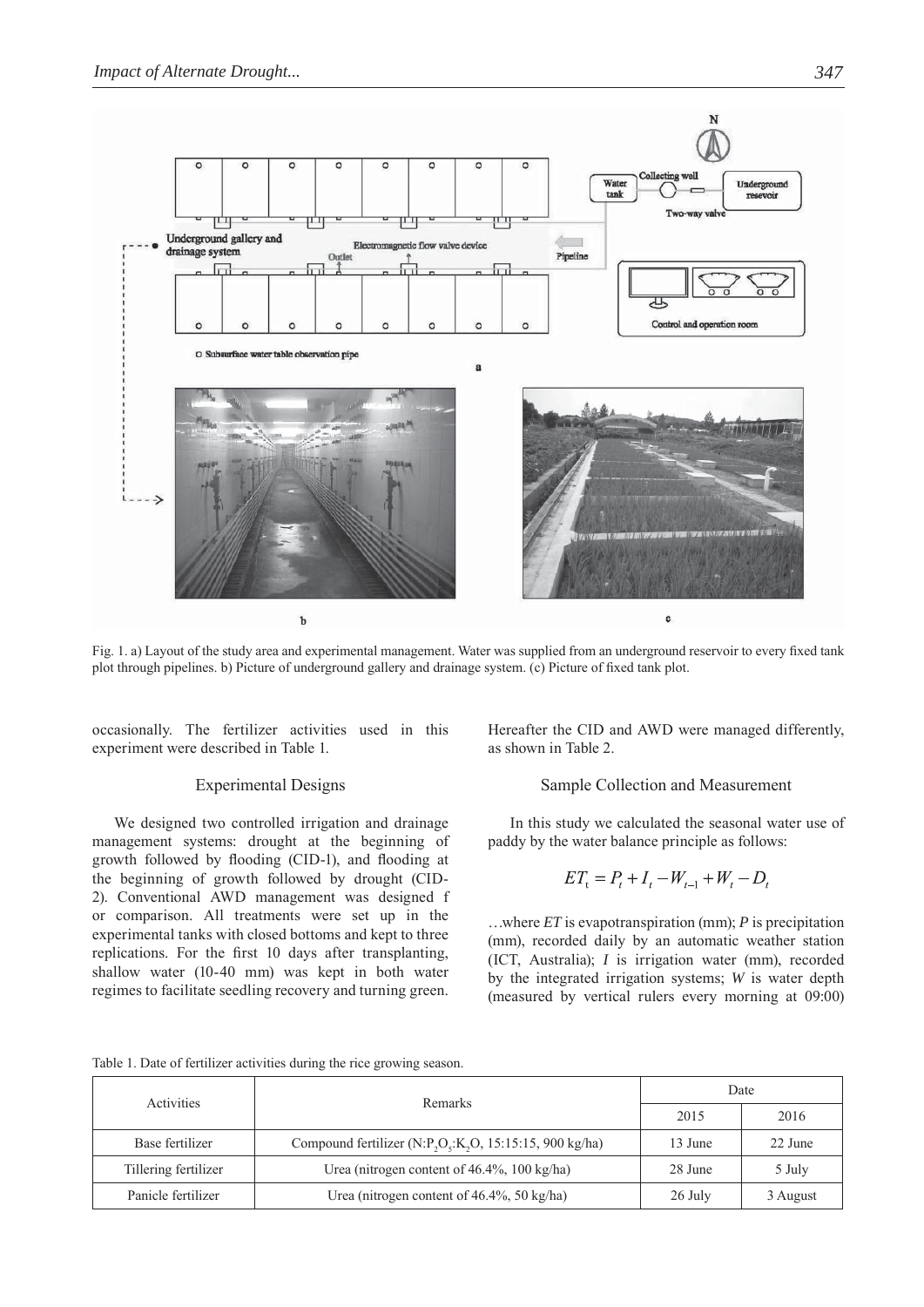| <b>Stages</b>         |            | Water depth design (mm) |                         | Period of water control (month/day) |                                 |                               |                                |  |  |
|-----------------------|------------|-------------------------|-------------------------|-------------------------------------|---------------------------------|-------------------------------|--------------------------------|--|--|
|                       | $CID-1$    | $CID-2$                 | AWD                     | $CID-1$                             |                                 | $CID-2$                       |                                |  |  |
|                       |            |                         |                         | 2015                                | 2016                            | 2015                          | 2016                           |  |  |
| Tillering             | $-500-150$ | $250 - 500$             | $-200-30$<br>$\sim 60$  | July 3-July<br>$8$ -July 13         | July 14-July<br>$21$ -July 30   | July 3-July<br>$7$ -July 14   | July 7-July<br>$11$ -July 22   |  |  |
| Jointing-<br>booting  | $-500-250$ | $250 - 500$             | $-300-50$<br>$\sim 100$ | July 29-Aug.<br>$3-Aug.8$           | Aug. 7-Aug.<br>10-Aug. 17       | July 29-Aug.<br>$3-Aug.9$     | Aug. 7-Aug.<br>11-Aug. $16$    |  |  |
| Heading-<br>flowering | $-500-250$ | $250 - 500$             | $-200-50$<br>$\sim$ 150 | Aug. 23-Aug.<br>$28$ -Sept. 1       | Aug. 19-Aug.<br>$23$ -Sept. $2$ | Aug. 23-Aug.<br>$28$ -Sept. 4 | Aug. 19-Aug.<br>$23 - Aug. 28$ |  |  |
| Milky                 | $-500-250$ | $250 - 500$             | $-200-50$<br>$\sim$ 150 | Sept. 13-Sept.<br>18-Sept. 23       | Sept. 10-Sept.<br>15-Sept. 23   | Sept. 12-Sept.<br>17-Sept. 23 | Sept. 10-Sept.<br>14-Sept. 23  |  |  |

Table 2. Design of controlled irrigation and drainage scheduling.

Note:  $-I \sim J \sim K$  denotes that water depth was kept between -I mm and J mm at four stages of paddy fields at normal time; the maximum storage water depth after rain was kept at K mm;  $-H \sim L$  indicates that at the beginning of growth period water was consumed naturally to the lower limit value of H, then irrigated water to the upper limit value of L and kept at natural consumption;  $L \sim$ -H indicates that at the beginning of growth period the upper limit vale L was obtained, then drained to no water lever and naturally consumed to the lower limit value H; the rest of growth days for CID were performed according to the requirement of AWD; the middle value of growth period indicates the day of drought turned to flooding or flooding drain to no water level.



Fig. 2. Typical irrigation, drainage, and water table depth of CID and AWD in 2015 a) and 2016 b).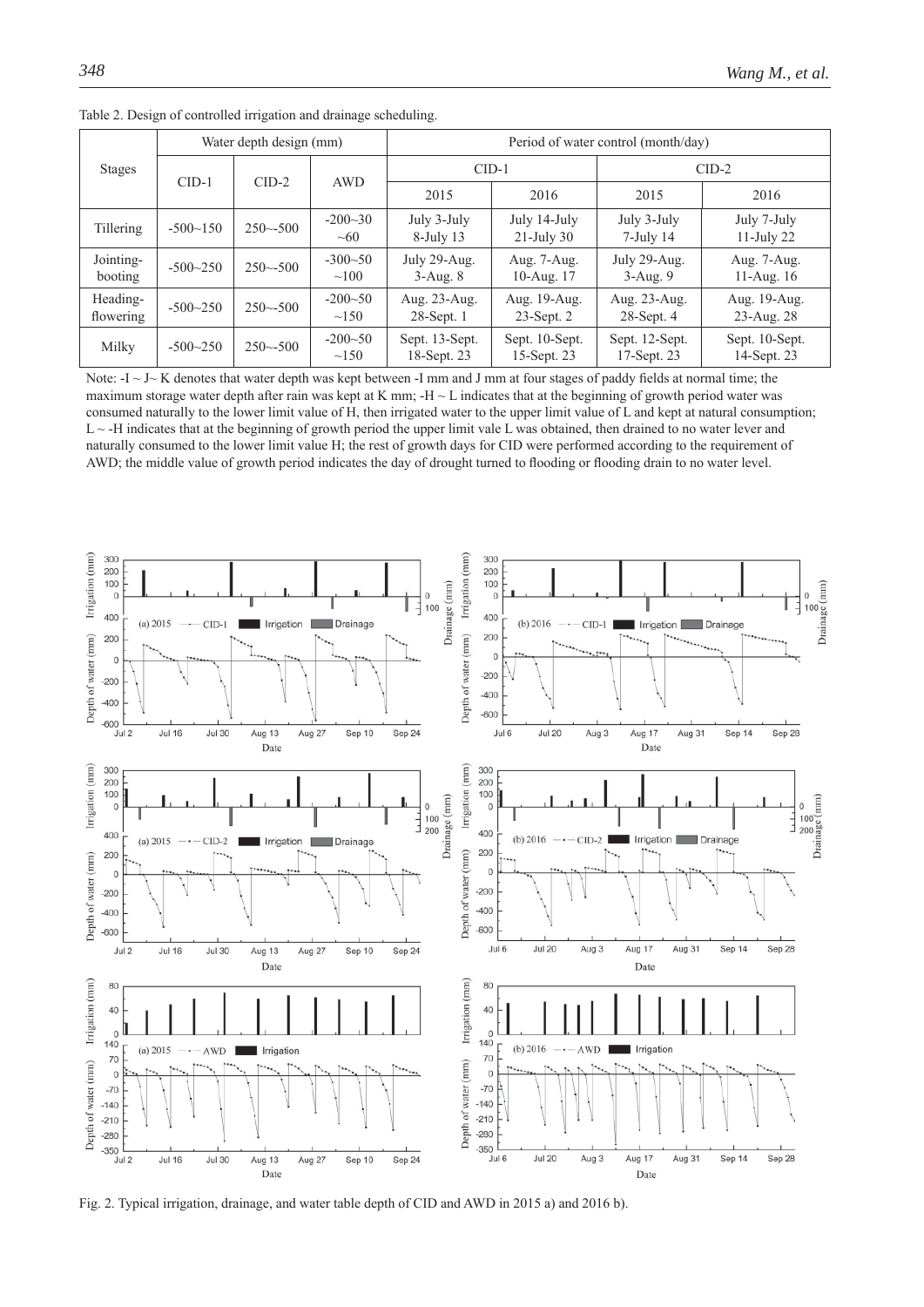or the soil water content in the root zone (mm); *D* is the volume of drainage and underlying root leakage (mm); and *t* is the day of determination. A 2 mm water leak per day was allowed when the paddy soil existed at water level.

Water samples were collected in polyethylene bottles three times during the water control period. The surface water was collected using 50 mL syringes (without disturbing the soil and selecting the top surface water randomly); the subsurface water was collected from an underground drainage pipe; all bottoms were rinsed before an appropriate amount of water sample was obtained. Water collection times are shown in Figs 3-4. Ammonia nitrogen (NH<sub>4</sub><sup>+</sup>-N), nitrate nitrogen (NO<sub>3</sub> -N), and total phosphorus (TP) in the water were analyzed by the indophenol blue, disulfonic acid phenol, and



Fig. 3. Changes of NH<sub>4</sub><sup>+</sup>-N, NO<sub>3</sub><sup>-</sup>-N, and TP concentrations in surface water under CID in 2015 a) and 2016 b). 1<sup>st</sup>, 2<sup>nd</sup>, and 3<sup>rd</sup> means the concentration on the first, third, and fifth day of flooding.  $4<sup>th</sup>$  means the concentration in the end of flooding control for CID-1 treatment. T, J, H, and M represent tillering stage, jointing-booting stage, heading-flowering stage, and milky stage, respectively.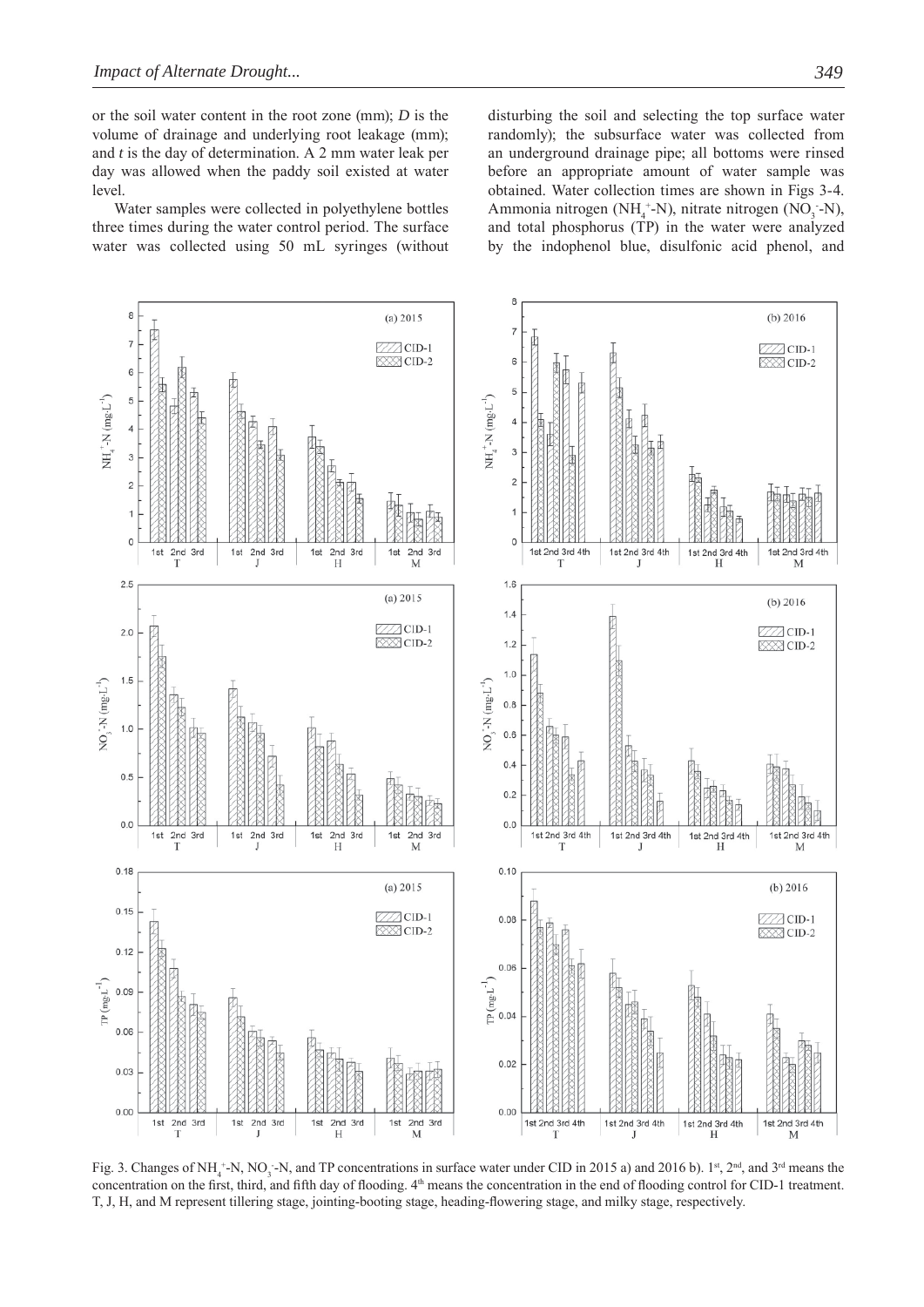

Fig. 4. Changes of NH<sub>4</sub><sup>+</sup>-N, NO<sub>3</sub><sup>-</sup>-N, and TP concentrations in subsurface water under CID and AWD in 2015 a) and 2016 b). For CID-1, 1st and 5<sup>th</sup> means concentration in the end of drought and flooding day, and 2<sup>nd</sup>, 3<sup>rd</sup>, and 4<sup>th</sup> means concentration on the first, third, and fifth day of flooding. For CID-2, 1<sup>st</sup>, 2<sup>nd</sup>, and 3<sup>rd</sup> means concentration on the first, third, and fifth day of flooding, and 4th means concentration in the end of drought. For AWD,  $1^{st}$ ,  $2^{nd}$ ,  $3^{rd}$ , and 4th means concentration at once every other day during one wetting and drying cycle. T, J, H, and M represent tillering stage, jointing-booting stage, heading-flowering stage, and milky stage, respectively.

ammonium molybdate spectrophotometric methods using a Shimadzu UV-2800 spectrophotometer. The possible losses from surface water were calculated by multiplying the concentration and the excessive allowable water depth. The losses via subsurface water were calculated by multiplying the water leakage volume between the two dates and the concentration in the sample taken on a later day.

### Statistical Analysis

Statistical analysis was carried out using the standard procedures on a randomized plot design (SPSS 19.0). The method of t-text was used to evaluate the difference

of measured variables at the 0.05 probability level. Significance was calculated based on least significance (LSD) test at the 0.05 probability level. The chart in this study was drawn using the software of origin 8.0.

## **Results**

#### Water Table Depth and Paddy Yields

Water table depth fluctuations, typical irrigation volumes, and drainage volumes of treatments in 2015 and 2016 are shown in Fig. 2. Irrigation and drainage events caused the tank water depth to rise or drop. Duration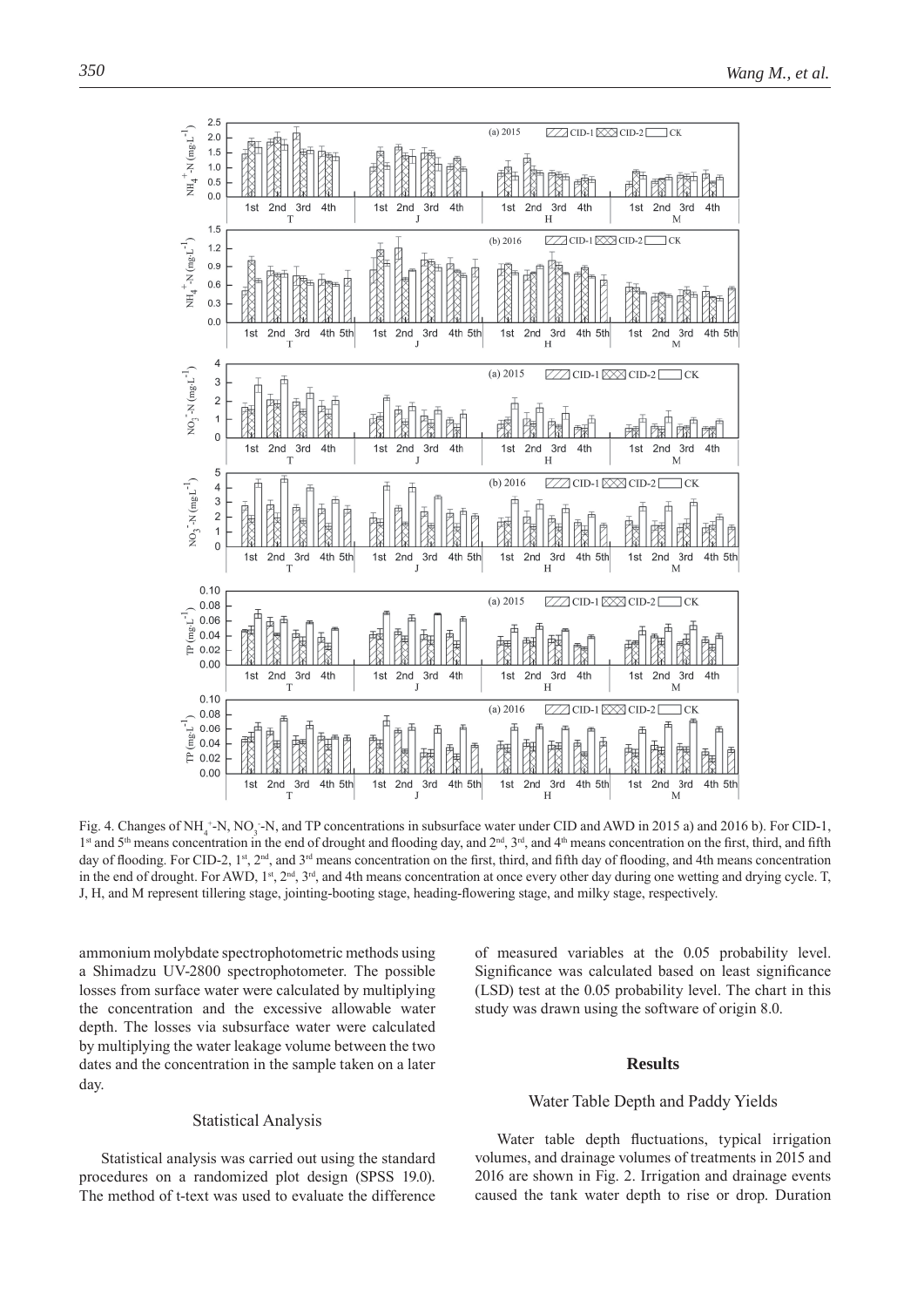|           |                  | 2015                  |                            | 2016             |                       |                            |  |  |
|-----------|------------------|-----------------------|----------------------------|------------------|-----------------------|----------------------------|--|--|
| Treatment | $ET$ (mm)        | Yields $(kg ha^{-1})$ | WUE ( $\text{kg m}^{-3}$ ) | $ET$ (mm)        | Yields $(kg ha^{-1})$ | WUE ( $\text{kg m}^{-3}$ ) |  |  |
| $CID-1$   | $631^{\circ}$    | $6954^\circ$          | 1.12 <sup>c</sup>          | $644^{\circ}$    | $6678$ <sup>c</sup>   | 1.04 <sup>b</sup>          |  |  |
| $CID-2$   | 539 <sup>a</sup> | 7680 <sup>b</sup>     | 1.42 <sup>b</sup>          | 584 <sup>a</sup> | 7246 <sup>b</sup>     | 1.24 <sup>b</sup>          |  |  |
| AWD       | 493 <sup>a</sup> | $8310^a$              | $1.68$ <sup>a</sup>        | 540 <sup>a</sup> | $8126^{\circ}$        | $1.50^{\circ}$             |  |  |

Table 3. Evapotranspiration (ET), paddy fields, and water use efficiency (WUE) for CID-1, CID-2, and AWD.

Note: Means followed by the same letter  $(a, b, c)$  do not differ significantly at the 5% level by LSD.

without water level conditions for CID-1, CID-2, and AWD treatments was 26, 38, and 35 days in 2015 and 27, 45, and 40 days in 2016, respectively. Effective irrigation quantities (calculated by subtracting total drainage volumes from total irrigation volumes) for CID-1 and CID-2 were 1.54 and 1.40 times higher in 2015, and 1.30 and 1.13 times higher in 2016 than AWD, respectively. For  $CID-1$  and  $CID-2$ , evapotranspiration  $(ET)$  was increased by 28.0% and 9.4% in 2015, and 19.3% and 8.2% in 2016 compared to AWD, respectively. However, compared with AWD, the grain yields under CID-1 and CID-2 were decreased by 13.8% and 6.8% across two years, and water use efficiency (WUE) was significantly reduced by  $36.4\%$ and 13.9%, respectively (Table 3).

## Nitrogen and Phosphorus Concentrations and Losses in Surface Water

The changes of  $NH_4^+$ -N, NO<sub>3</sub>-N, and TP concentrations in the surface water of paddy fields under CID in 2015 (a) and 2016 (b) are shown in Fig. 3. During the four growth stages of water control,  $NH_4^+$ -N,  $NO<sub>3</sub>$  -N, and TP concentrations under CID reached the peak in the first day of flooding and then dropped to stable values as flooding times went on, except that  $NH_4$ <sup>+</sup>-N concentration under CID-2 at the tillering stage obtained peak value in the third flooding day.  $NH_4^+$ -N,  $NO_3^-$ -N, and TP concentrations of CID-1 treatment in the first flooding day at four growth stages for CID-1 treatment were higher than of CID-2 treatment (34.0%, 24.1%, 10.1%,

and 11.2% higher in 2015, and 67.2%, 22.3% , 5.5%, and 3.7% higher in 2016 for NH<sub>4</sub><sup>+</sup>-N; 17.6%, 25.6%, 19.5%, and 11.3% higher in 2015, and 29.4%, 26.6%, 19.4%, and 5.1% higher in 2016 for NO<sub>3</sub> -N; and 16.3%, 19.4%, 19.1%, and 10.2% higher in 2015, and 14.2%, 11.5%, 10.4%, and 11.4% higher in 2016 for TP). Possible losses of  $NH_4^+$ -N,  $NO_3$ -N, and TP on the fifth day of flooding for CID-1 treatment were higher than for CID-2 treatment at each growth stage in two years. However, for  $NH_4^+$ -N and TP significant differences  $(P<0.05)$  only existed at the tillering and jointing-booting stages, yet for  $NO_3^-$ -N significant differences were observed at the former three growth stages (Table 4).

## Nitrogen and Phosphorus Concentrations and Losses in Subsurface Water

The changes of  $NH_4^+$ -N, NO<sub>3</sub>-N, and TP concentrations in subsurface water under CID and AWD in 2015 (a) and 2016 (b) are shown in Fig. 4. For CID-1 treatment at each growth stage,  $NH_4^+$ -N,  $NO_3^-$ -N, and TP concentrations in the first flooding day showed higher values than at the end of drought control. Changes in  $NH<sub>4</sub><sup>+</sup>-N, NO<sub>3</sub>-N, and TP concentrations for CID-1 during$ the flooding period showed a decreased trend except for  $NH_4$ <sup>+</sup>-N concentrations at the milky stage, which presented an upward trend. The changes of  $NH_4^+$ -N, NO<sub>3</sub>-N, and TP concentrations for CID-2 and AWD varied in similar patterns. During four growth stages of water control,  $NH_4^+$ -N, NO<sub>3</sub>-N, and TP concentrations

Table 4. Nitrogen and phosphorus possible losses by surface drainage at the fifth flooding day during the four growth stages in 2015 and 2016.

| Form of N and P         | Treatments | 2015             |                  |                  |                  | 2016             |                  |                  |                  |
|-------------------------|------------|------------------|------------------|------------------|------------------|------------------|------------------|------------------|------------------|
|                         |            | T                | J                | H                | M                | T                | IJ               | H                | M                |
| $NH4+-N$<br>$(g ha-1)$  | $CID-1$    | 335 <sup>a</sup> | 492ª             | 256 <sup>a</sup> | 135 <sup>a</sup> | 327 <sup>a</sup> | 575a             | 163 <sup>a</sup> | 249a             |
|                         | $CID-2$    | 230 <sup>b</sup> | 435 <sup>b</sup> | 239 <sup>a</sup> | 128 <sup>a</sup> | 228 <sup>b</sup> | 369 <sup>b</sup> | 147 <sup>a</sup> | 216 <sup>a</sup> |
| $NO3-N$<br>$(g ha-1)$   | $CID-1$    | 64 <sup>a</sup>  | 80 <sup>a</sup>  | $55^{\rm a}$     | 31 <sup>a</sup>  | 34 <sup>a</sup>  | 51 <sup>a</sup>  | 30 <sup>a</sup>  | 29 <sup>a</sup>  |
|                         | $CID-2$    | 50 <sup>b</sup>  | 59 <sup>b</sup>  | 43 <sup>b</sup>  | 32 <sup>a</sup>  | 27 <sup>b</sup>  | 39 <sup>b</sup>  | 21 <sup>b</sup>  | 27 <sup>a</sup>  |
| <b>TP</b><br>$(g ha-1)$ | $CID-1$    | 51 <sup>a</sup>  | 72 <sup>a</sup>  | 48 <sup>a</sup>  | 41 <sup>a</sup>  | 56 <sup>a</sup>  | 60 <sup>a</sup>  | 33 <sup>a</sup>  | 44 <sup>a</sup>  |
|                         | $CID-2$    | 39 <sup>b</sup>  | 61 <sup>b</sup>  | 46 <sup>a</sup>  | 46 <sup>a</sup>  | 41 <sup>b</sup>  | 45 <sup>b</sup>  | 32 <sup>a</sup>  | 40 <sup>a</sup>  |

Note: T, J, H, and M refer to the tillering, jointing-booting, heading-flowering, and milky stages, respectively. Means followed by the same letter  $(a,b)$  do not differ significantly at the 5% level by t test.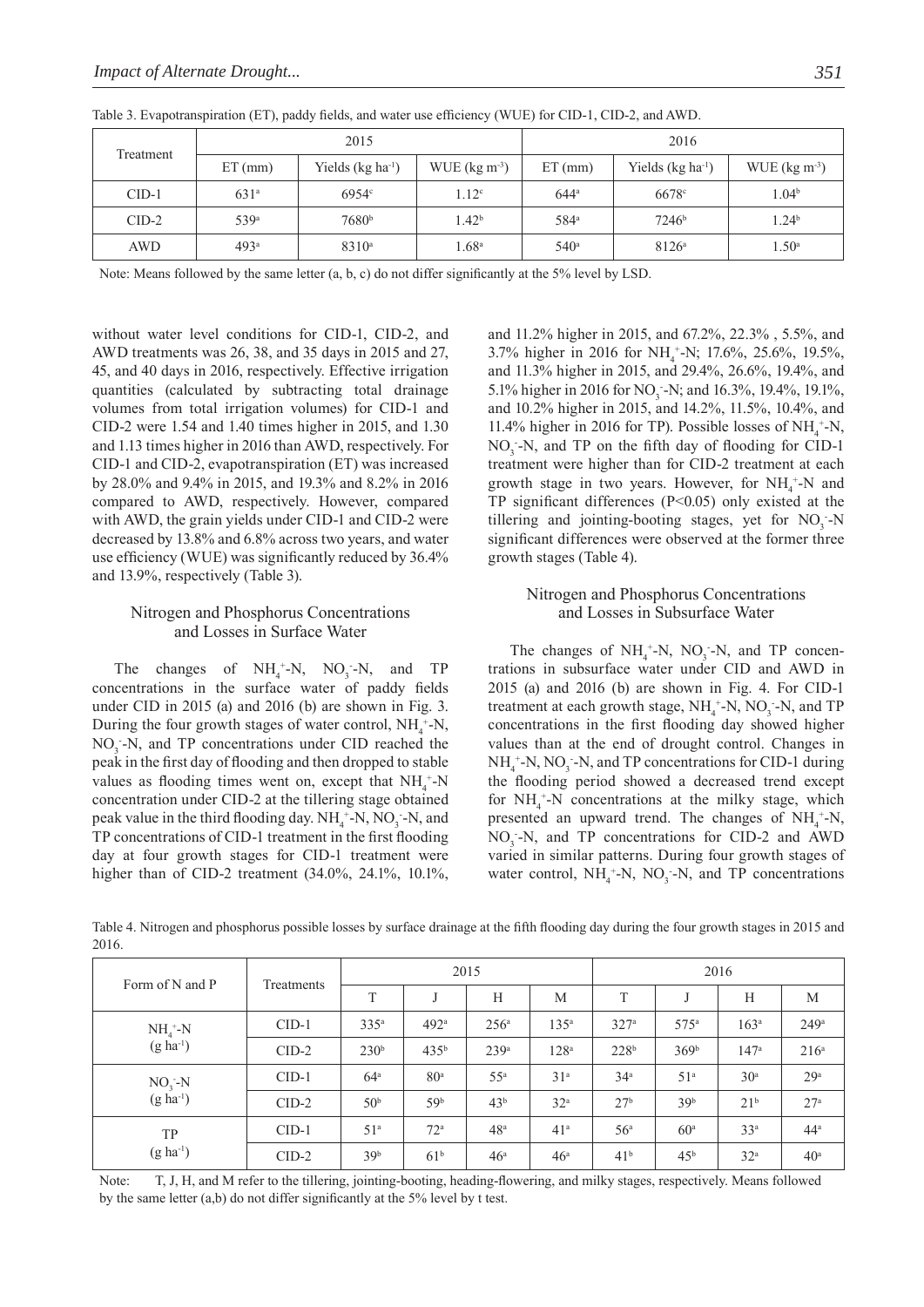| Form of N and P           |            | 2015               |                    |                   |                   | 2016               |                    |                    |                    |
|---------------------------|------------|--------------------|--------------------|-------------------|-------------------|--------------------|--------------------|--------------------|--------------------|
|                           | Treatments | T                  | J                  | Н                 | M                 | T                  |                    | Н                  | M                  |
| $NH4+-N$<br>$(g ha^{-1})$ | $CID-1$    | $185.6^a$          | 80.8 <sup>a</sup>  | $135.0^{\circ}$   | $72.6^{\circ}$    | $74.2^{\rm a}$     | $103.2^{\circ}$    | 86.7a              | 45.4a              |
|                           | $CID-2$    | $179.2^{\circ}$    | $88.8^\mathrm{a}$  | $146.6^{\circ}$   | 71.2 <sup>a</sup> | $83.4^{a}$         | $92.6^{\circ}$     | 87.8a              | 50.8a              |
|                           | <b>CK</b>  | $167.6^a$          | 75.7 <sup>a</sup>  | $121.2^a$         | $70.4^{\circ}$    | $70.4^{\circ}$     | 88.2 <sup>a</sup>  | $84.0^{\circ}$     | 46.8 <sup>a</sup>  |
|                           | $CID-1$    | 208.8 <sup>b</sup> | 118.1 <sup>b</sup> | 77.6 <sup>b</sup> | 56.8 <sup>b</sup> | 264.0 <sup>b</sup> | 236.4 <sup>b</sup> | 180.5 <sup>b</sup> | 131.2 <sup>b</sup> |
| $NO3-N$<br>$(g ha^{-1})$  | $CID-2$    | $164.5^\circ$      | $89.4^\circ$       | $74.4^{b}$        | 51.6 <sup>b</sup> | $185.2^{\circ}$    | $152.6^{\circ}$    | 141.9 <sup>b</sup> | 146.3 <sup>b</sup> |
|                           | <b>CK</b>  | 301.6 <sup>a</sup> | 151.6 <sup>a</sup> | $158.6^{\circ}$   | $104.0^{\circ}$   | 563.9 <sup>a</sup> | $488.3^{a}$        | 310.1 <sup>a</sup> | $281.8^{a}$        |
|                           | $CID-1$    | 4.42 <sup>b</sup>  | 4.30 <sup>b</sup>  | $3.23^{b}$        | 3.40 <sup>b</sup> | 4.94 <sup>b</sup>  | 3.88 <sup>b</sup>  | 3.99 <sup>b</sup>  | $3.18^{b}$         |
| <b>TP</b><br>$(g ha-1)$   | $CID-2$    | 3.96 <sup>b</sup>  | $3.65^{b}$         | $3.25^{b}$        | 3.37 <sup>b</sup> | 4.32 <sup>b</sup>  | $3.12^{b}$         | 3.62 <sup>b</sup>  | 3.09 <sup>b</sup>  |
|                           | <b>CK</b>  | 6.20 <sup>a</sup>  | 6.76 <sup>a</sup>  | 5.04 <sup>a</sup> | $5.14^{\circ}$    | 6.92 <sup>a</sup>  | 6.36 <sup>a</sup>  | 6.31 <sup>a</sup>  | 6.74 <sup>a</sup>  |

Table 5. Nitrogen and phosphorus losses through subsurface water leakage after five days flooding during the four growth stages in 2015 and 2016.

Note: T, J, H, and M refer to the tillering, jointing-booting, heading-flowering, and milky stages, respectively. Means followed by the same letter  $(a,b)$  do not differ significantly at the 5% level by t test.

for CID-2 and AWD reached peak at the first or third flooding day before dropping to a stable value, whereas that of  $NO_3^-$ -N at the tillering stage and TP at the headingflowering and milky stages showed a slightly increased trend.

Table 5 shows N and P losses through subsurface water leakage after five days of flooding at four growth stages in two years. The losses of  $NH_4^+$ -N from CID-1 and CID-2 treatments at four growth stages were increased on average by 8.0% and 9.8%, 11.9% and 10.3%, 7.3% and 12.7%, and 2.3% and 7.3% for two years, respectively, whereas no significant differences were observed among them compared with the AWD treatments. The losses of  $NO<sub>3</sub>$  -N for CID-1 and CID-2 treatments during the four growth stages were significantly reduced on average by 35.6% and 49.3%, 44.3% and 56.3%, 33.7% and 48.9%, and 49.9% and 49.7% for two years, respectively. However, significant differences in  $NO<sub>3</sub>$ -N losses were only observed at the tillering and jointing-booting stages. The losses of TP from CID-1 and CID-2 treatments at four growth stages on average for two years were significantly reduced by 28.7% and 37.0%, 37.6% and 48.4%, 36.3% and 39.0%, and 43.4% and 44.2%, respectively, compared to the AWD. No significant difference for the losses of TP was discovered between CID-1 and CID-2 treatments at four growth stages in two years.

## **Discussion**

In South China, paddy-growing season coincides with the rainy season. For AWD management, rainfall use efficiency is not very favorable due to the low storage ability of rainfall. Meanwhile, high nutrient losses may be found in drainage water through the root zone, as a result of intense rainfall, regardless of organic or mineral [23]. Controlled irrigation and drainage (CID)

can retain higher water depths after concentrated rainfall or extreme rainstorms and keep lower drainage, which leads to periods of alternating drought and flooding during rice growth. Researches on water use and N and P losses under CID are important for improving the ability of water savings and reducing non-point source pollution.

#### Effect on Water Use

Research on AWD confirmed that high watersaving potential does exist [24-25]. However, rainwater harvesting, storage, and use for AWD were significantly lower than CID due to the lower-field water depth [26]. Similar observations were made in the present study, and CID treatment improved the effective irrigation volumes and reduced irrigation frequencies over AWD, which means that efficient use of rainwater is improved and drainage pressure of paddy fields is reduced. Water use efficiency for paddy fields is mainly determined by the ratio of evapotranspiration-to-grain yield. Research has demonstrated that long depths of standing water in paddy fields would lead to high water evaporation [27], which was similar with our conclusion that ET under CID treatments was higher than AWD – especially for the CID-1 treatment. Meanwhile, CID treatment with severe soil drying and long periods of flooding led to heavier yield losses than AWD treatment, which might be explained by various anatomical changes in plants [28]. Therefore, WUE under CID was lower than AWD, which is not economic for farmers even if with improved available irrigation, rainwater harvesting, and reduced irrigation frequencies.

#### Effect on the N and P Losses in Surface Water

Many studies have suggested that N and P losses in drainage water are closely related to water management.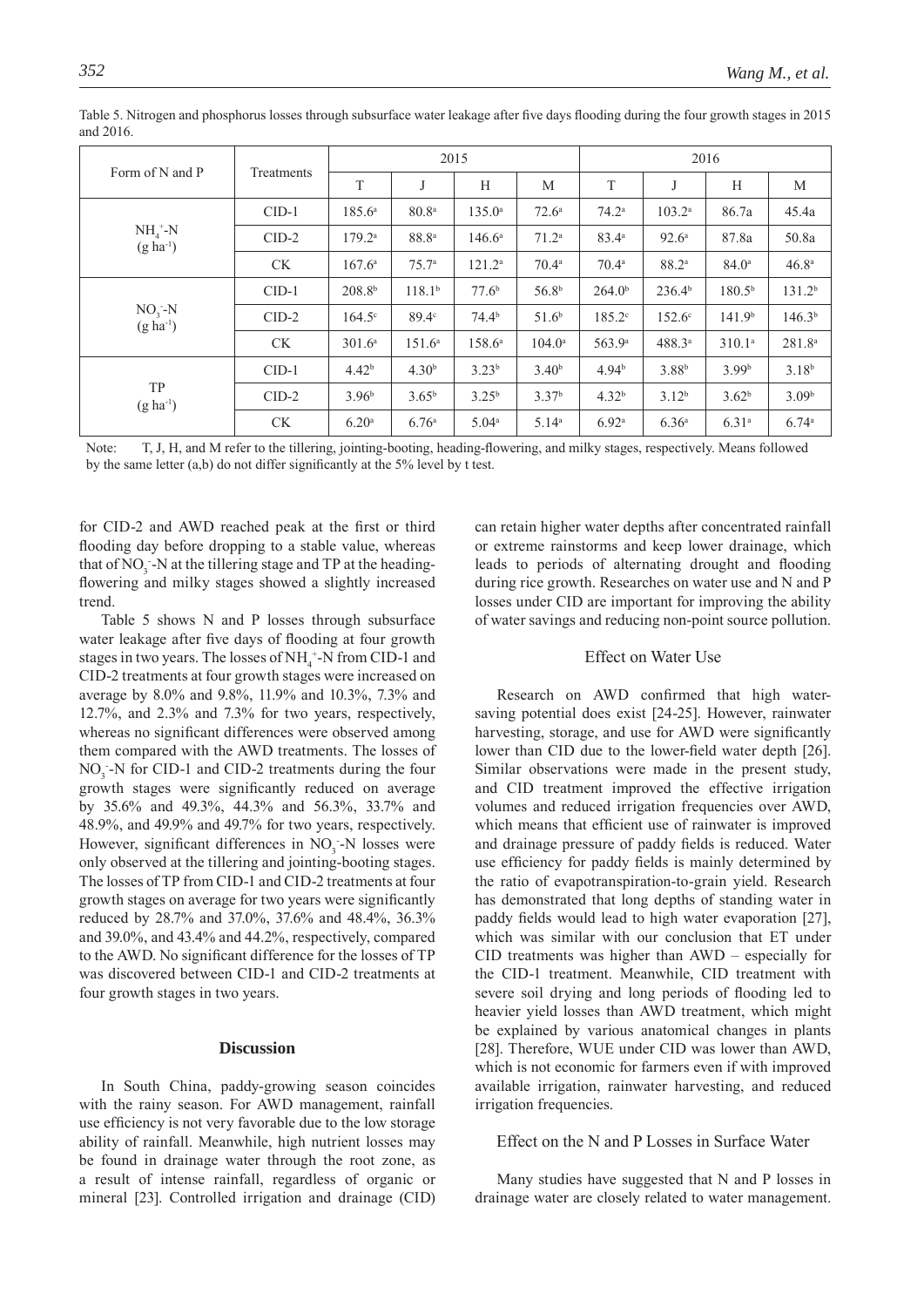Yoshinaga et al. showed that less irrigation water with a low percolation flux in paddy fields can keep runoff N low [29]. Lu et al. reported that N concentrations in surface water and N runoff losses decline with the persistence of a flooding condition, which was overall consistent with the founding of CID in our study [15]. However, as we have found,  $NH<sub>4</sub><sup>+</sup>-N$  concentrations under CID at tillering and milky stages slightly increased at the end of flooding, which might be caused by the lower absorbing ability of plants at that period and the limited nitrification process. When paddy soil remained a drought environment for a period of time, the aboveground biomass and N accumulation were significantly higher than that experienced in a period of flooding time [30]. As a consequence, N and P concentrations at the flooding day for CID-1 were higher than CID-2. This phenomenon also explains that the possible losses of  $NH_4^+$ -N and  $NO_3^-$ -N for CID-1 at the fifth flooding day were higher than CID-2 treatment. Similarly, Gao et al. had reported that the mean concentrations of  $NH_4^+$ -N, NO<sub>3</sub> -N, and TP in FDTF (first drought then flooding) for the single growth stage of paddy were significantly higher than in FFTD (first flooding then drought) [22]. Therefore, the drought period followed by irrigation or rainfall increased the risk of N and P losses. Optimum drainage time should be selected according to the changes in N and P concentrations. However, previous studies found that  $NH_4$ <sup>+</sup>-N and TP concentrations mainly corresponded with fertilizer application, whereas that of NO<sub>3</sub>-N was mostly attributed to water depth change [31-32]. The alternate drought and flooding process can form a protective film on the soil surface, which causes the disturbance by irrigation or rainfall at the next growth stage to be lower than the previous stages [8]. Thus, in our experiments CID-2 can significantly reduce the possible losses of  $NH_4^+$ -N and TP at the fertilizer application period and significantly cut down possible losses of NO<sub>3</sub>-N at the former three growth stages compared with CID-1. Meanwhile, the discrepancy of N and P concentrations at the first flooding day between CID-1 and CID-2 gradually decreased at four growth stages.

## Effects on N and P Losses in Subsurface Water

Soil cracks formed in paddy fields under drought stress may be the main routes of preferential flow, which can improve the velocity and volume of N and P transport to the subsoil and the groundwater [33-34]. As a result, CID-1 treatment enhanced N and P concentrations at the first re-flooding day and improved the risk of leaching losses. Alternating wetting and drying changes the anaerobic environment caused by continuous flooding and accelerates the nitrification process, which improved the consumption of  $NH_4^+$ -N and expedite  $NO_3^-$ -N loading to the groundwater [10]. On the other hand, the retardation factor and dynamic adsorption capacity for  $NO_3$  are lower than those for  $NH_4^+$  ions, and the migration velocity of  $NH_4^+$  in the subsoil is very small [35]. Thus the average  $NH_4^+$ -N concentrations from CID and AWD treatments at four growth stages for two years are kept

on lower and stable values than  $NO<sub>3</sub>$ -N concentrations, and the leaching losses of  $NH_4^+$ -N were not significantly different in AWD and CID. Furthermore, in the present study CID can significantly reduce the leaching losses of NO<sub>3</sub> -N compared with AWD, which was also confirmed by Katsura et al. that the losses of  $NO<sub>3</sub>$  -N in percolation water under AWD were significantly higher than a period of flooding treatment [30]. Moreover, CID-2 treatment significantly reduced the leaching losses of  $NO<sub>3</sub> - N$ compared to CID-1 at the former two stages, whereas no significant difference was found at other stages. This is because the drought period before irrigation can accumulate  $NO_3$ -N and easily transport  $NO_3$ -N to the subsoil after irrigation, especially for the former growth stages that corresponded to the possible losses of  $NO<sub>3</sub> - N$ in surface water. Flooding conditions created anaerobic conditions with the reduction of  $Fe^{3+}$  to  $Fe^{2+}$ , which increased the release of P into the soil solution. Tang et al. mentioned that the threshold value of eutrophication induced by P in paddy fields of water was  $0.05 \text{ mg/L}$  [36]. Xiao et al. had demonstrated that P leaching can take place and may give rise to eutrophication, particularly in the latter day of flooding [19], which was consistence with our research. However, fluctuations in TP concentration under CID and AWD treatments were not obvious, which may due to the stronger adsorption ability of soil, which limited the migration of P [37]. In addition, compared to AWD, CID treatment can significantly reduce the leaching losses of TP, whereas no significant difference was found between CID-1 and CID-2. Higher irrigation for CID played a dilution effect in the subsurface water compared to AWD, and no distinction for subsurface water leakage among them was observed.

#### **Conclusions**

Although the effective irrigation quantities for CID-1 and CID-2 were 1.54 and 1.40 times higher in 2015 and 1.30 and 1.13 times higher in 2016, respectively, water use efficiency significantly decrease compared with AWD. During four growth stages of water control, N and P concentrations in surface water at the first flooding day for CID-1 were higher than CID-2, while the discrepancy gradually decreased. Moreover, the possible losses of  $NH_4^+$ -N and TP for CID-1 on the fifth day of flooding were significantly higher than for CID-2 during the fertilizer application period, whereas significant differences for  $NO_3$ -N losses were observed at the former three growth stages. Fluctuation ranges of  $NH_4^+$ -N, NO<sub>3</sub> -N, and TP concentrations were lower in subsurface water. Compared to AWD, CID treatments can significantly reduce the leaching losses of NO<sub>3</sub> -N and TP, whereas no significant difference for the leaching losses of  $NH_4$ <sup>+</sup>-N were observed. CID-1 significantly increased the leaching losses of  $NO_3^-$ -N at the former two stages over CID-2, but no significant difference was found at the leaching losses of  $NH_4$ <sup>+</sup>-N and TP. Under CID, the main losses of N in surface water were derived from  $NH<sub>4</sub><sup>+</sup>-N$ , whereas in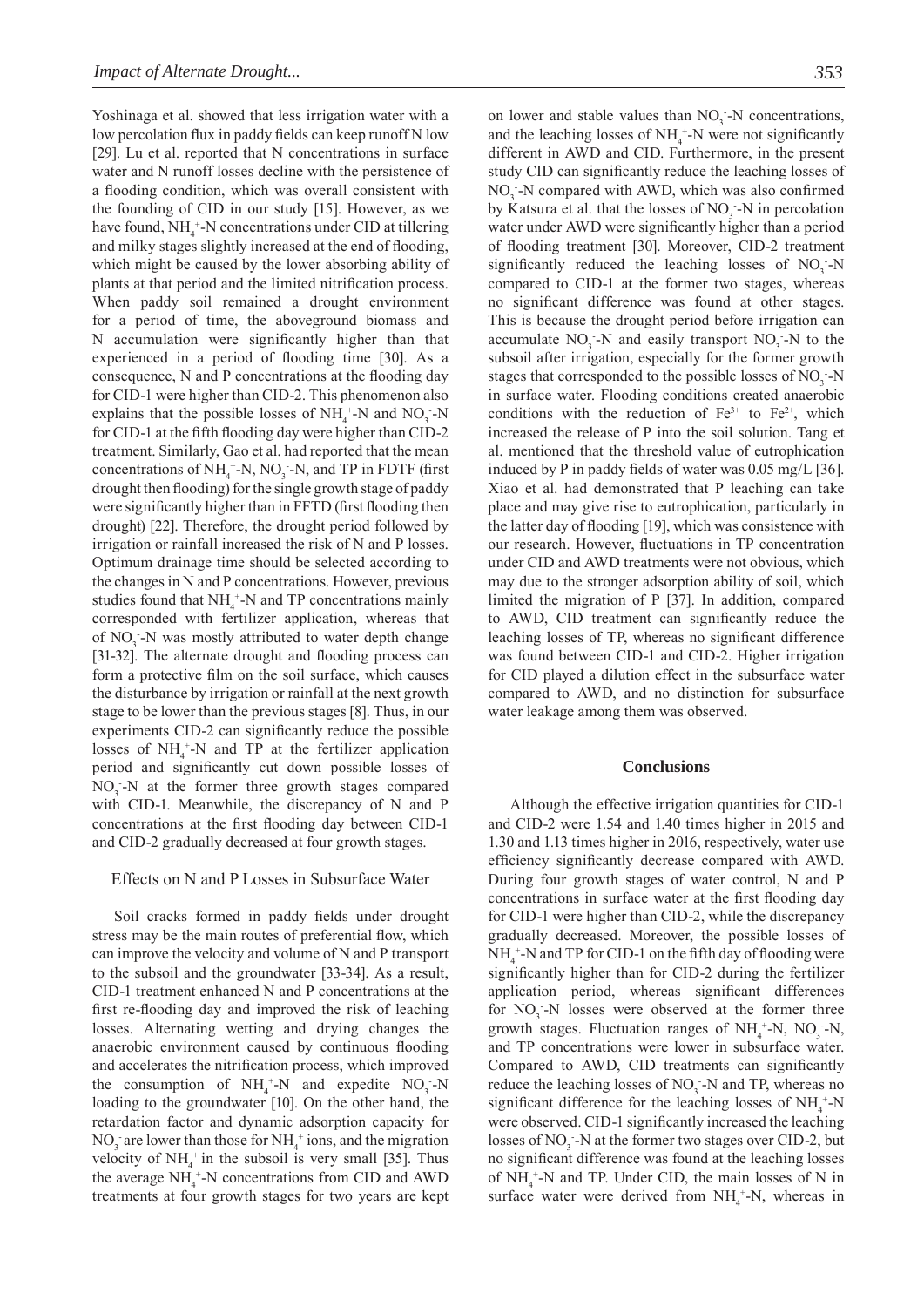subsurface water,  $NO_3$ -N was the main loss form of N. Therefore, the present study has provided a platform for farmers to choose optimum drainage time and reasonable drainage method.

#### **Acknowledgements**

This work was funded by the Key Program granted by the National Nature and Science Foundation of China (Nos. 51479063, 41401628, and 51679108) and supported by the Fundamental Research Funds for the Central University (grant No. 2016B42114). The authors extend their gratitude to the editor and the anonymous reviewers for substantial comments on earlier versions of this paper.

## **References**

- 1. FAOSTAT. Food Agricultural Organization, UN, **2011**. Available online: http://faostat.fao.org/. (accessed on 10, 04, 2017.)
- 2. LI H.M., LI M.X. Sub-group formation and the adoption of the alternate wetting and drying irrigation method for rice in China. Agricultural Water Management. **97** (5), 700, **2010**.
- 3. ZHANG W.J., LI G.H., YANG Y.M., LI Q., ZHANG J., LIU J.Y., WANG S.H., TANG S., DING Y.F. Effects of nitrogen application rate and ratio on lodging resistance of super rice with different genotypes. Journal of Integrative Agriculture. **13** (1), 63, **2014**.
- 4. JU X.T., XING G.X., CHEN X.P., ZHANG S.L., ZHANG L.J., LIU X.J., CUI Z.L., YIN B., CHRISTIE P., ZHU Z.L., ZHANG F.S. Reducing environmental risk by improving N management in intensive Chinese agricultural systems. Proceedings of the National Academy of Sciences. **106**, 3041, **2009**.
- 5. QIAN J., ZHANG L.P., WANG W.Y., LIU Q. Effects of vegetation cover and slope length on nitrogen and phosphorus loss from a sloping land under simulated rainfall. Polish Journal of Environment Studies. **23** (3), 835, **2014**.
- 6. CHIRINDA N., CARTER M.S., ALBERT K.R., AMBUS P., OLESEN J.E., PORTER J.R., PETERSEN S.O. Emissions of nitrous oxide from arable organic and conventional cropping systems on two soil types. Agriculture, Ecosystems and Environment. **136** (3-4), 199, **2010**.
- 7. LAMPAYAN R.M., REJESUS R.M., SINGLETON G.R., BOUMAN B.A.M. Adoption and economics of alternate wetting and drying water management for irrigated lowland rice. Field Crops Research. **170** ,95, **2015**.
- 8. LAMPAYAN R.M., SAMOY-PASCUAL K.C., SIBAYAN E.B., ELLA V.B., JAYAG O.P., CABANGON R.J., BOUMAN B.A.M. Effects of alternate wetting and drying (AWD) threshold level and plant seedling age on crop performance, water input, and water productivity of transplanted rice in Central Luzon, Philippines. Paddy and Water Environment. **13** (3), 215, **2015**.
- 9. PENG S.Z., YANG S.H., XU J.Z., LUO Y.F., HOU H.J. Nitrogen and phosphorus leaching losses from paddy fields with different water and nitrogen managements. Paddy and Water Environment. **9** (3), 333, **2011**.
- 10. TAN X.Z., SHAO D.G., LIU H.H., YANG F.S., XIAO C., YANG H.D. Effects of alternate wetting and drying

irrigation on percolation and nitrogen leaching in paddy fi elds. Paddy and Water Environment. **11** (1), 381, **2013**.

- 11. WESSTR M I., JOEL A., MESSING I. Controlled drainage and subirrigation – A water management option to reduce non-point source pollution from agricultural land. Agriculture, Ecosystems and Environment. **198**, 74, **2014**.
- 12. BONAITI G., BORIN M. Efficiency of controlled drainage and subirrigation in reducing nitrogen losses from agricultural fields. Agricultural Water Management. 98 (2), 343, **2010**.
- 13. MATSUO N., TAKAHASHI M., NAKANO H., FUKAMI K., TSUCHIYA S., MORITA S., KITAGAWA H., NAKANO K., NAKAMOTO H., TASAKA K. Growth and yield responses of two soybean cultivars grown under controlled groundwater level in Southwestern Japan. Plant Production Science. **16** (1), 84, **2013**.
- 14. NG H.Y.F., TAN C.S., DRURY C.F., GAYNOR J.D. Controlled drainage and subirrigation influences tile nitrate loss and corn yields in a sandy loam soil in Southwestern Ontario. Agriculture, Ecosystems and Environment. **90** (1), 81, **2002**.
- 15. LU B., SHAO G.C., YU S.E., WU S.Q., XIE X.H. The effects of controlled drainage on N concentration and loss in paddy field. Journal of Chemistry. 1, 2016.
- 16. SHAO G.C., WANG M.H., YU S.E., LIU N., XIAO M.H., YUAN M. Potential of controlled irrigation and drainage for reducing nitrogen emission from rice paddies in Southern China. Journal of Chemistry. 1, **2016**.
- 17. PENG S.Z., HE Y.P., YANG S.H., XU J.Z. Effect of controlled irrigation and drainage on nitrogen leaching losses from paddy fields. Paddy and Water Environment. **13** (4), 303, **2015**.
- 18. PENG S.Z., AI L.K., HE Y.P., ZHANG J.G., YANG S.H. Effect of irrigation and drainage coupling management on rice water requirement. Journal of Hydraulic Engineering. **45** (3), 20, **2014**.
- 19. XIAO M.H., YU S.E., SHAO G.C., SHE D.L. Technical standards of irrigation and drainage management in paddy field of water-saving and pollution reduction with high yield. WFL Publisher Science and Technology. **10** (2), 1005, **2012**.
- 20. GHEYSARI M., MIRLATIFI S.M., HOMAEE M., ASADI M.E., HOOGENBOOM G. Nitrate leaching in a silage maize field under different irrigation and nitrogen fertilizer rates. Agricultural Water Management. **96** (6), 946, **2009**.
- 21. DICKIN E., WRIGHT D. The effects of winter waterlogging and summer drought on the growth and yield of winter wheat (Triticum aestivum L.). European Journal of Agronomy. **28** (3), 234, **2008**.
- 22. GAO S.K., YU S.E., SHAO G.C., SHE D.L., WANG M., GUO R., CAO R.Z., YAN S.F., DING J.H. Effects of controlled irrigation and drainage on nitrogen and phosphorus concentrations in paddy water. Journal of Chemistry. 1, **2016**.
- 23. KURTZMAN D., SHAPIRA R.H., BAR-TAL A., FINE P., RUSSO D. Nitrate fluxes to groundwater under citrus orchards in a mediterranean climate: observations, calibrated models, simulations and agro-hydrological conclusions. Journal of Contaminant Hydrology. **151**, 93, **2013**.
- 24. YAO F.X., HUANG J.L., CUI K.H., NIE L.X., XIANG J., LIU X.J., WU W., CHEN M.X., PENG S.B. Agronomic performance of high-yielding rice variety grown under alternate wetting and drying irrigation. Field Crops Research. **126**, 16, **2012**.